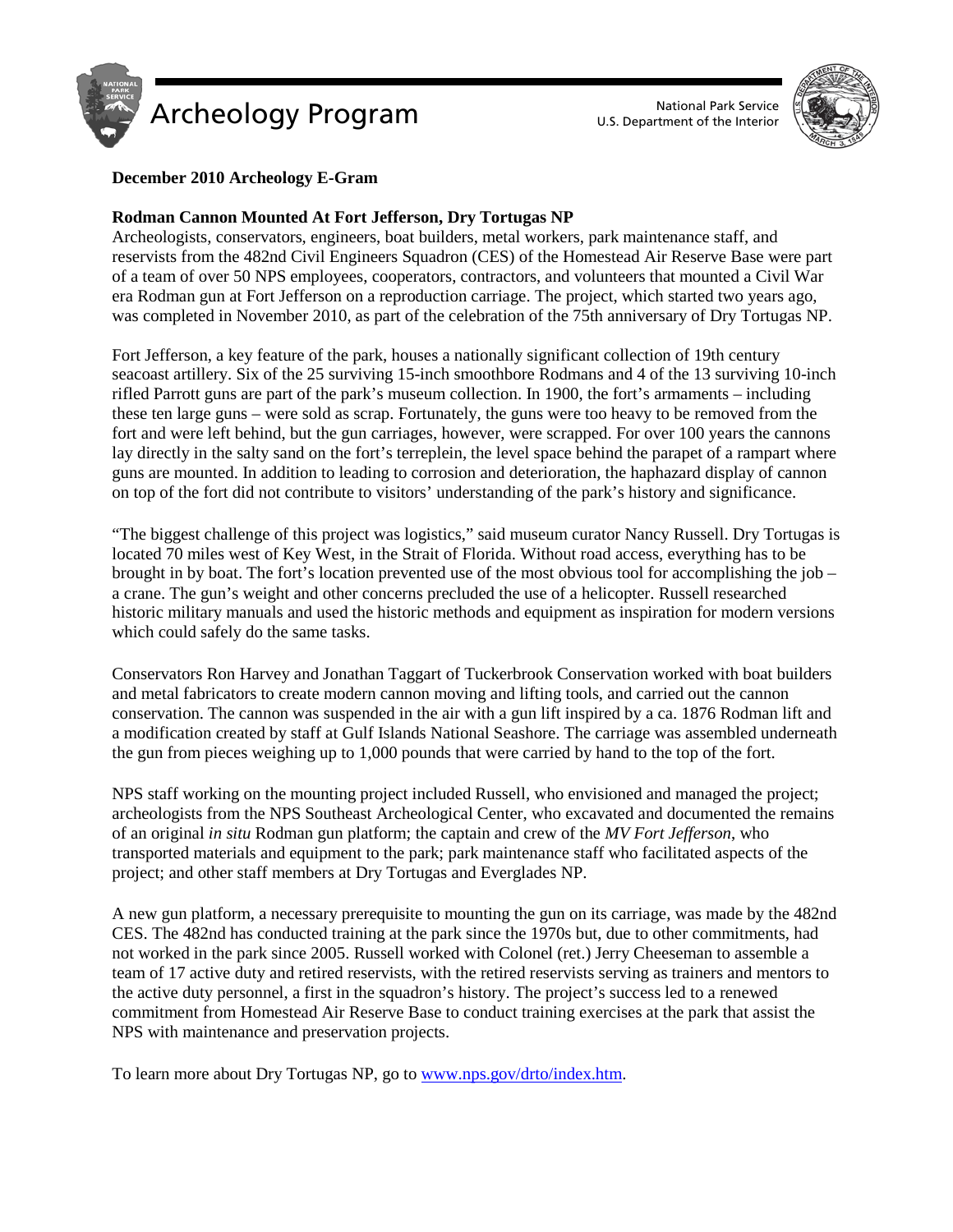**Indigenous Cultural Landscapes, Trail Planning, and Land Conservation in the Chesapeake Bay** The Chesapeake Bay Program, a unique regional partnership that has led and directed the restoration of the Chesapeake Bay since 1983, called together a focus group of partners to refine the concept of indigenous cultural landscapes and begin an evaluation process for the Captain John Smith Chesapeake National Historic Trail.

The trail's management plan recognizes indigenous cultural landscapes as a crucial trail-related resource and the importance of these landscapes to Chesapeake land conservation efforts. It specifies that cultural landscapes along the trail be identified, protected, and highlighted for trail visitor opportunities. Archeological research can contribute to the identification of cultural landscapes.

Participants began clarifying this concept and its attributes, and initiating the participation of American Indian descendent communities and implementation of the concept in trail planning. NPS Associate Director for Cultural Resources Stephanie Toothman, and Northeast Region Ethnography Program Manager Chuck Smythe participated in the meeting, led by Chesapeake Bay Gateways Network superintendent John Maounis. Group members included representatives from Maryland DNR, Pennsylvania Bureau of Recreation and Conservation, Maryland SHPO, Virginia Council on Indians, Piscataway Indian Nation, Maryland Commission on Indian Affairs, and John Smith Trail's Advisory Council chair John Reynolds.

For more information about the Captain John Smith Chesapeake NHT, go to [www.smithtrail.net.](http://www.smithtrail.net/_) To read the comprehensive management plan for the trail, visit [http://parkplanning.nps.gov/cajo.](http://parkplanning.nps.gov/cajo_) For more information about the Federal strategy addressing President Obama's executive order for the protection and restoration of the Chesapeake Bay, visit [http://executiveorder.chesapeakebay.net.](http://executiveorder.chesapeakebay.net/_)

# **NPS Intermountain Region Offers Resource Advising Training**

The NPS Intermountain Region is offering Resource Advisor training at two locations in 2011: February 28 – March 1 in Tucson, AZ; and June 29 – 30, Glacier NP, MT. The course provides participants with the framework to serve as Resource Advisors (READs) during emergency responses, including wildland fires and oil spills. READs work with incident commanders and park staff to minimize immediate and short-term adverse impacts resulting from either the incident itself or activities associated with managing the incident. READs are critical as the starting point for identifying needs related to the repair of fire suppression impacts, Burned Area Emergency Response (BAER) and Burned Area Rehabilitation (BAR).

This course will focus on wildland fire events; course content will be applicable to non-fire emergency responses. Topics will include a wide range of potential impacts of incidents, associated management actions, and suggestions for anticipating post-incident environmental conditions related to natural and cultural resource management.

There is no tuition for this course; home units must cover travel costs. All applications for the Tucson class must be received by COB January 7, 2011. All applications for the Glacier N.P. class must be received by COB April 15, 2011.

Contact: Lisa Hanson, NPS VPR-Fire, 12795 West Alameda Pkwy, Lakewood, CO 80228. Fax: 303-969- 2037.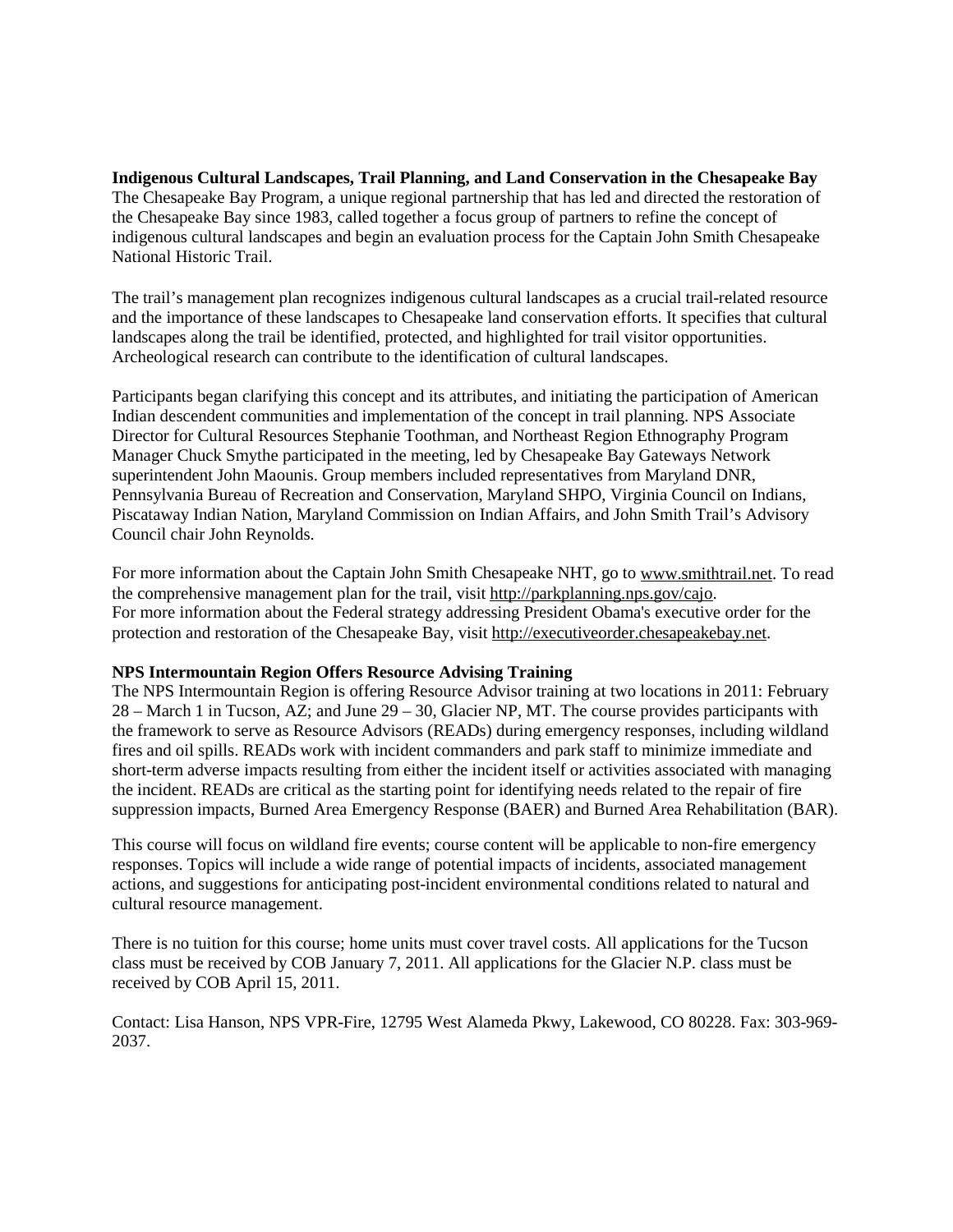### **National Park Service's 2011 Archeological Prospection Workshop**

The National Park Service's 2011 workshop on archeological prospection techniques entitled *Current Archeological Prospection Advances for Non-Destructive Investigations in the 21<sup>st</sup> Century will be held* May 23-27, 2011, at the Palo Alto Battlefield NHP, Brownsville, Texas. This will be the twenty-first year of the workshop dedicated to the use of geophysical, aerial photography, and other remote sensing methods as they apply to the identification, evaluation, conservation, and protection of archeological resources across this nation. The workshop will present lectures on the theory of operation, methodology, processing, and interpretation with on-hands use of the equipment in the field.

The field exercises will take place at the site of Fort Brown on the University of Texas at Brownsville and Texas Southmost College campuses in Brownsville. Co-sponsors for the workshop include the Palo Alto Battlefield NHP and the NPS Midwest Archeological Center.

Application forms are available at www.nps.gov/history/mwac.

Contact: Steven L. DeVore, Archeologist, NPS, Midwest Archeological Center, Federal Building, Room 474, 100 Centennial Mall North, Lincoln, Nebraska 68508-3873: tel: (402) 437-5392, ext. 141.

### **New** *Conserve O Gram* **technical leaflets**

The NPS Museum Management Program has published several new *Conserve O Gram* technical leaflets on the following topics that may be of interest to archeologists: [How To Select Gloves: An Overview For](http://www.nps.gov/history/museum/publications/conserveogram/01-12.pdf_)  [Collections Staff;](http://www.nps.gov/history/museum/publications/conserveogram/01-12.pdf_) [Care and Identification of Objects Made from Plastic; Preparing and Storing](http://www.nps.gov/history/museum/publications/conserveogram/08-04.pdf_)  Geological Drill Cores; and [Digital Storage Media.](http://www.nps.gov/history/museum/publications/conserveogram/22-05.pdf_)

The *Conserve O Gram* series is geared to collections management staff. Leaflets cover a range of collections types, such as archives and manuscripts, ceramics, digital media, fine arts, furniture, leatherwork, natural history collections, photographs, and textiles. The COGs also address specific procedures, techniques and materials on preservation, security, fire and curatorial safety, agents of deterioration, packing and shipping, storage, and disaster preparedness.

The *Conserve O Gram* series and other NPS museum publications are available for free download at <http://www.nps.gov/history/museum/>

#### **Student Loan Repayment Program Available to NPS Archeologists**

Did you know that the NPS has the ability to assist archeologists with student loan repayment? Since 2001, the NPS has had the authority to help staff pay back student loans. The program is intended to help the NPS recruit or retain high-caliber employees. Overall last year, 36 Federal agencies provided 8,454 employees with a total of more than \$61.8 million.

Under the program, the NPS can pay up to \$10,000 for an employee in a calendar year for an aggregate maximum of \$60,000 for any one individual. In return, the employee must agree to remain in the NPS for at least three years. Loans must be outstanding and federally insured or guaranteed in order to qualify. Payments are made directly to the lender, and the employee is taxed on the payment amount.

The 2010 Federal government Employee Viewpoint Survey results shows that NPS employee satisfaction with pay and benefits is lower than the government-wide average; the Student Loan Repayment Program could help change this.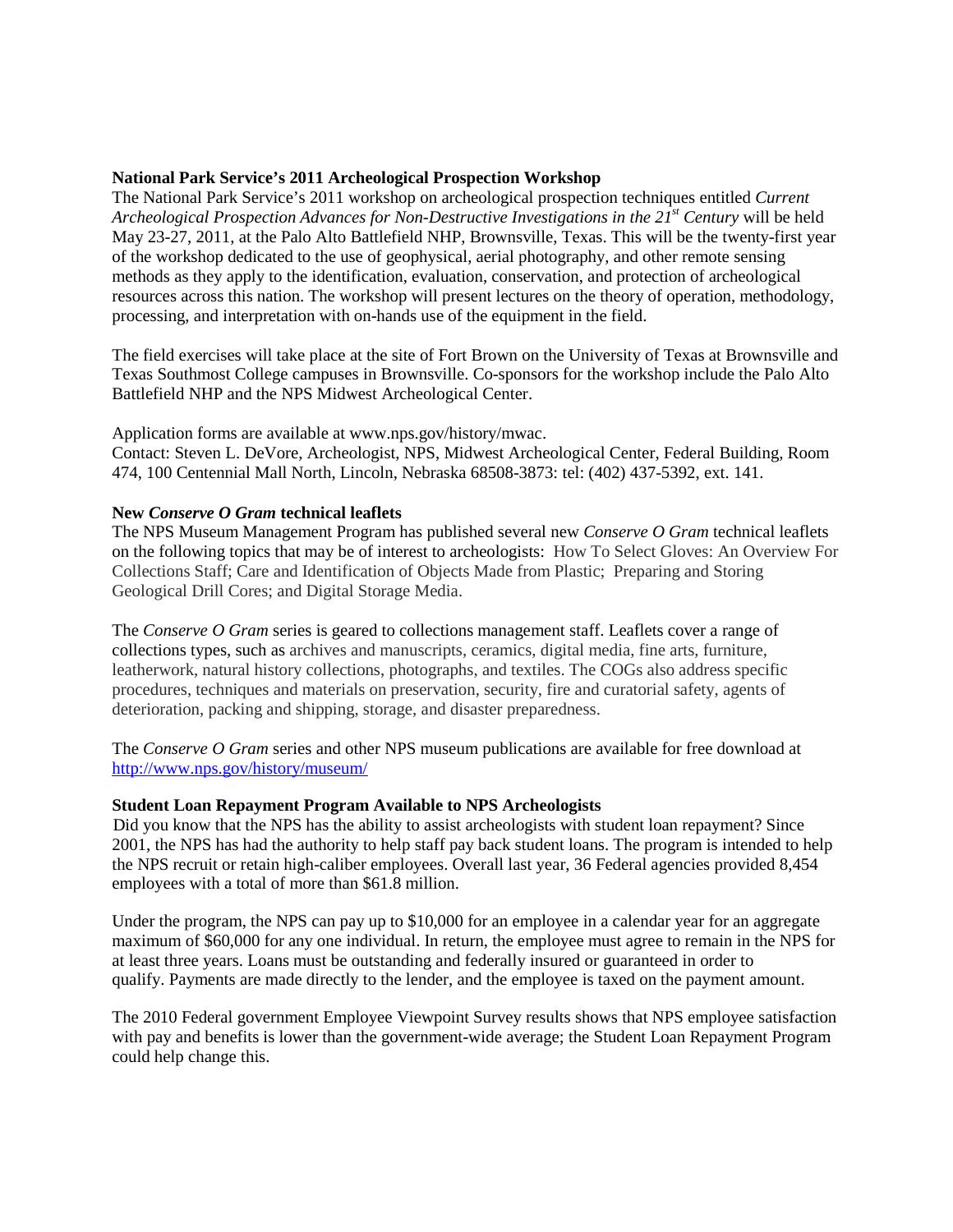To learn more about the program and how it works, you can find the policy, application, and sample agreement at http://inside.nps.gov/waso/custommenu.cfm?lv=3&prg=532&id=1243.

Contact: Your local HR official or Jeffrey Davies in the Washington Office's Division of Labor and Employee Relations at (202) 354-1994.

*From news report by [Jennifer Treutelaar](mailto:Jennifer_Treutelaar@nps.gov)*

# **Message from Editorial and Production Staff of** *Archeology E-Gram*

For the past six years the *Archeology E-Gram* has provided timely and useful information about training, educational resources, research, and archeological events to archeologists in the NPS, other Federal agencies, and the wider archeological community. This year we welcomed our new Associate Director for Cultural Resources, Stephanie Toothman.

In 2010, we developed nine Projects in Parks reports, and continue to give you profiles of national monuments celebrating their centennials and, occasionally, reviews of Federal archeological publications. We encourage you to submit news items, training announcements, reports for Projects in Parks, report titles and summaries for "New Federal Publications," and suggestions about other topics or resources to feature.

We have thoroughly enjoyed working with everyone who contributed to the *Archeology E-Gram*. The production and editorial staff of the *Archeology E-Gram* wish you and your families all the best for the holidays and for the coming year.

# **Projects in Parks: List of 2010 PiP Reports**

"Projects in Parks" was inaugurated in the *Archeology E-Gram* in July 2005. These reports are written by archeologists and help to bring archeology to the public and generate support for Federal archeology. E-Gram staff promote archeological park outreach by helping to develop ideas, edit text, and upload finished stories and images to the NPS Archeology Program website that parks can link to through their own webpages. To date, a total of 54 "Projects in Parks" reports have been presented through the *Archeology E-Gram*. To access the entire PiP List, go to [http://www.nps.gov/archeology/sites/npsites/index.htm.](http://www.nps.gov/archeology/sites/npsites/index.htm)

Congratulations and thanks to the authors who worked with us to bring information about NPS archeology projects to our readers during 2010!

| Alaska Regional | <b>Archeology in Alaska Park Science</b>                                             |
|-----------------|--------------------------------------------------------------------------------------|
| Office          | Alaska Park Science is a semi-annual journal that shares the results of research in  |
|                 | Alaska's 15 national parks and preserves. The attractive crisp photos and            |
|                 | straightforward text make the research accessible to the general reader, and         |
|                 | communicates to the public the importance of the archeology that is conducted in the |
|                 | parks. Since the first volume was published in 2002, Alaska Park Science has         |
|                 | published over 14 articles about archeology and prehistory in 10 parks.              |
|                 | by Karen Mudar, Archeology E-Gram editor                                             |
|                 |                                                                                      |

El Moro NM **[Before the Signatures: A New Coronado Site at the El Morro NM](http://www.nps.gov/archeology/sites/npSites/elMorro.htm)** Engravings along the base of [El Morro National Monument's](http://www.nps.gov/archeology/sites/npSites/www.nps.gov/elmo/) Inscription Rock range from prehistoric petroglyphs to the earliest known European inscription, Don Juan de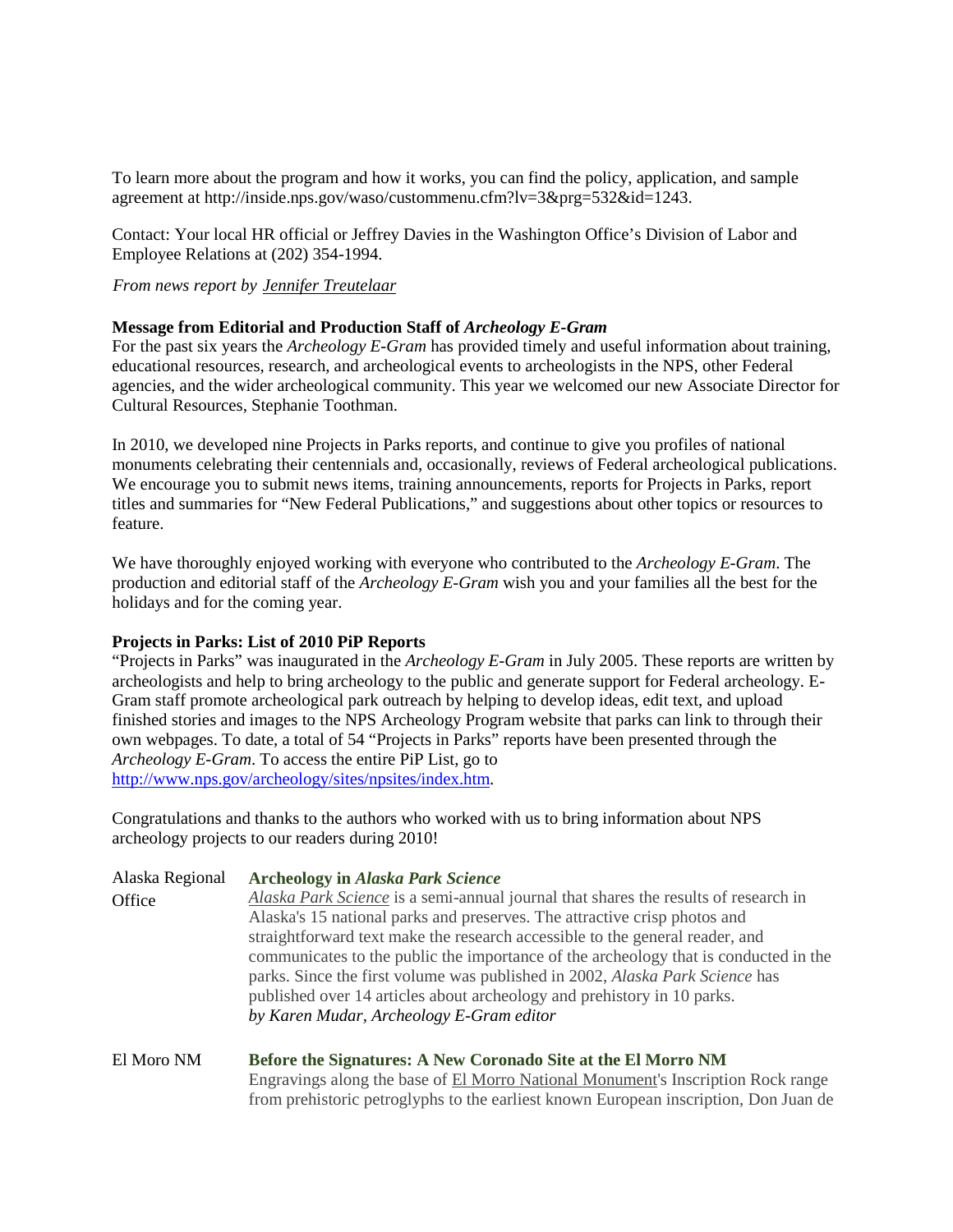Oñate's engraved memorial, dated 1605. Dramatic new evidence — a range of metal artifacts — has emerged linking El Morro with the earliest major Spanish *entrada* in the desert Southwest – the 1540-1542 expedition of Capitan General Francisco Vázquez de Coronado.

b*y Clay Mathers, Executive Director, The Coronado Institute, Albuquerque, NM, and Charles Haecker, Archeologist, NPS – Heritage Partnerships Program, Santa Fe, NM*

# Hot Springs NP **Revelation in the Woods: Undocumented Cemeteries in Hot Springs National Park**

In 2009, Midwest Archeological Center archeologists inventoried two abandoned cemeteries in the wooded backcountry of [Hot Springs NP.](http://www.nps.gov/hosp/index.htm) The smaller cemetery contains 27 internments marked by field stones and depressions. Genealogical research suggests that this was an African American cemetery. Comparison of data for it and the larger Euroamerican cemetery show significant physical and cultural differences.

**b***y William J. Hunt, Jr., Archeologist, Midwest Archeological Center*

### Isle Royale NP **[NPS Investigates Sunken Ships in Isle Royale NP](http://www.nps.gov/archeology/sites/npSites/IsleRoyale.htm)**

At least 10 wrecks of large ships, dating from 1870s to the 1950s, lie within the boundaries of Isle Royale NP. These sites comprise one of the most intact collections of shipwrecks in the National Park System. Preserved by the cold, fresh waters of Lake Superior, shipwrecks and submerged terrestrial sites offer amazing insights into Great Lakes shipping, commercial fishing, and the early settlement of Isle Royale. b*y Karen Mudar, Archeology E-Gram Editor and Dave Conlin, Chief, Submerged Resources Center*

Mesa Verde NP **[Tree Ring Dating at Mesa Verde National Park](http://www.nps.gov/archeology/sites/npSites/MEVEtreeRings.htm)** Tree-ring dating, or dendrochronology, has been an integral part of archeological research at [Mesa Verde](http://www.nps.gov/meve/) NP since 1923, when members of the National Geographic Society's First Beam Expedition collected samples from Cliff Palace, Spruce Tree House, and other sites. The full dendrochornological potential of the park, however, has not yet been tapped. b*y Stephen E. Nash, the Denver Museum of Nature & Science*

Mesa Verde NP **[An Ancestral Puebloan Community in Morefield Canyon](http://www.nps.gov/archeology/sites/npSites/MEVEmorefieldCanyon.htm)** Archeological studies of the formation of large pueblo villages in [Mesa Verde NP](http://www.nps.gov/meve/) suggest that populations moved from dispersed homesteads and hamlets into larger aggregated communities. Researchers found evidence that public architecture and infrastructure had the potential to greatly enhance the agricultural productivity and population carrying capacity in one area of the park, Morefield Canyon, sowing the seeds for the later massive cliff dwellings that give Mesa Verde its fame. b*y Charles Reed, Ryan Lash, and R. Kyle Bocinsky*

Midwest Archeology **Center [Exploring the Fire and Archeology Interface](http://www.nps.gov/archeology/sites/npSites/fire.htm)** The Midwest Archeological Center (MWAC) worked with Midwest Region Fire Program to [design and carry out experiments](http://www.nps.gov/mwac/jfsp/index.htm) to collect information about the effects of fire on various classes of archeological materials. The goals of this project were to